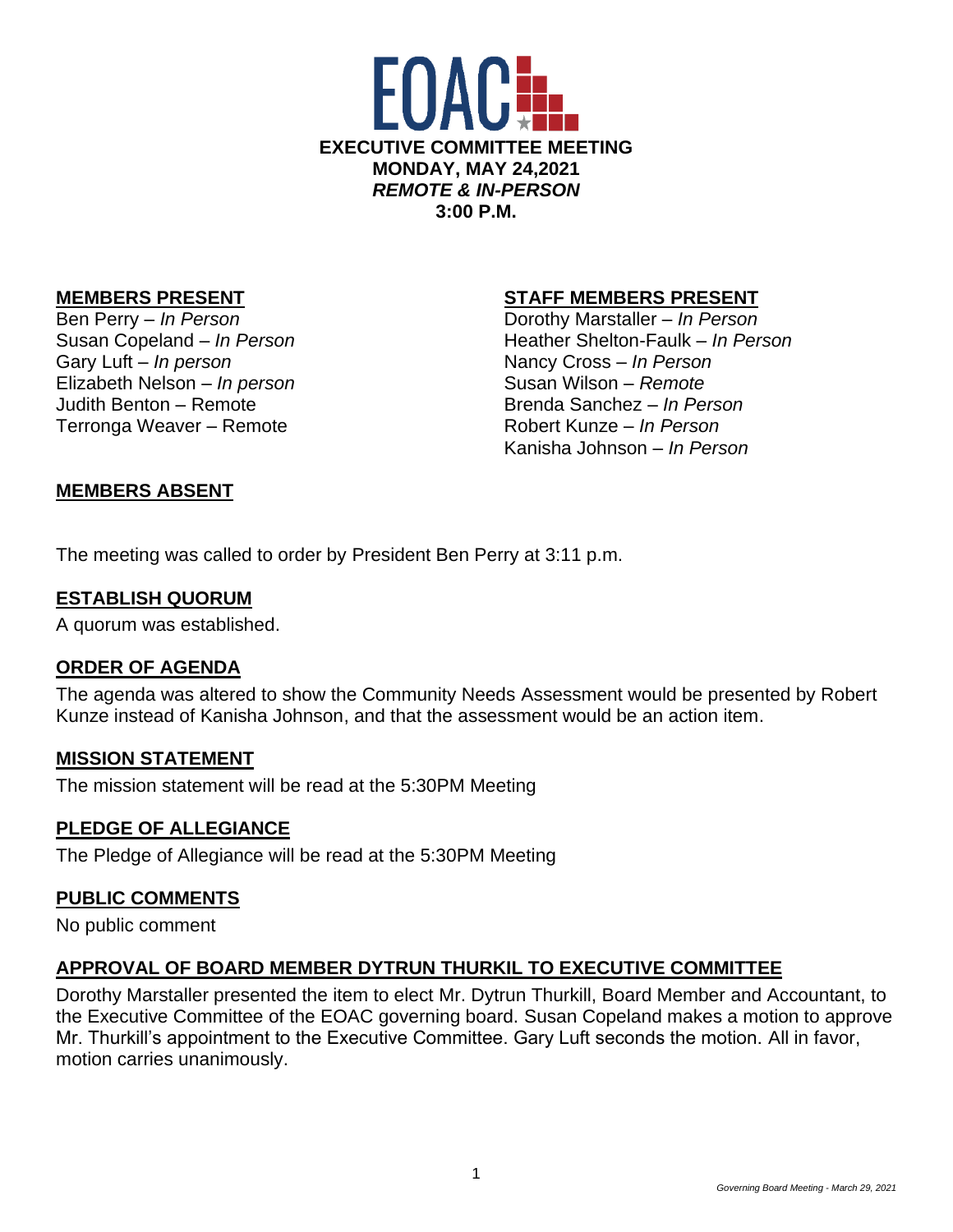# **CONSENT AGENDA**

The Consent Agenda is presented with the following items:

- Executive Committee Meeting Minutes April 26, 2021
- Weatherization Director's Report April 2021
- All items from the April 26, 2021 Full board meeting

*Ben Perry asked if anyone would like to pull anything for further consideration or questions. All in favor, motion carries unanimously.* 

## **EOAC FINANCIAL DATA MONTHLY REPORT – APRIL 2021** *(ORGANIZATIONAL STANDARD 8.7)*

Cassandra Bianchi presented the Finance Report for April 2021 to the Executive Committee. Ms. Bianchi reported on the agency's financial obligations, and reported that the agency is in good financial standing. EOAC is continuing to spend down 2020 contracts, as the agency receives new 2021 contracts. Finance is continuing to monitor all programs, to ensure that EOAC is spending down old contracts first. The Head Start fiscal year ended 4/30, and Estimated balances are presented to the Executive Committee. Final expenses are being calculated, however, finance predicts \$500,000 to roll-over to next year 2021 – 2022, and that COVID funds are also eligible to roll-over and for use next year. Mr. Perry asks if the board has any questions for Ms. Bianchi, and no questions are asked. Gary Luft makes a motion to accept the finance report as presented. Susan Copeland seconds the motion.

*All in favor, motion carries unanimously.* 

## **COMMUNITY SERVICE PROGRAM MONTHLY REPORT – APRIL 2021** *(ORGANIZATIONAL STANDARD 2.3 AND 5.9)*

Kanisha Johnson presented the Community Service report for April 2021. Ms. Johnson spoke that the department is continuing to process energy assistance applications, as these applications are received. Twenty-seven people have topped out of the CSBG TOPS program, and have transitioned out of poverty. Three more clients are in process to TOP out in the April-June time frame. More TOPS clients will complete the process by year-end. The online application is working well, and those applications are in the queue to be processed. Ms. Johnson stated the new online application is working very well. Ms. Johnson stated clients are allowed in the office one at a time to receive assistance with applications. However, clients can submit an online application, mail, fax, or drop off their application in the walkup foyer

Ms. Johnson reported that EOAC had received a discretionary grant for \$42,000 to assist clients with rent and water. Ms. Copeland asked who had funded the grant, and Ms. Johnson responded that TDHCA had provided the discretionary grant funding to EOAC.

The Money Matters Budgeting class was presented by Amanda Weiss at Veteran's One Stop. Ms. Johnson stated the classes will be held on the 1<sup>st</sup>, 3<sup>rd,</sup> and 5<sup>th</sup> Tuesday of each month. Ms. Johnson stated that Take Heart Ministries provided EOAC with Love Tots to distribute to those in need of feminine hygiene products.

Mr. Perry asked Ms. Johnson how EOAC is receiving most applications, online or through paper format. Ms. Johnson responded that most applications are now coming through the online portal, and the online application process has been essential. Most clients are comfortable using the online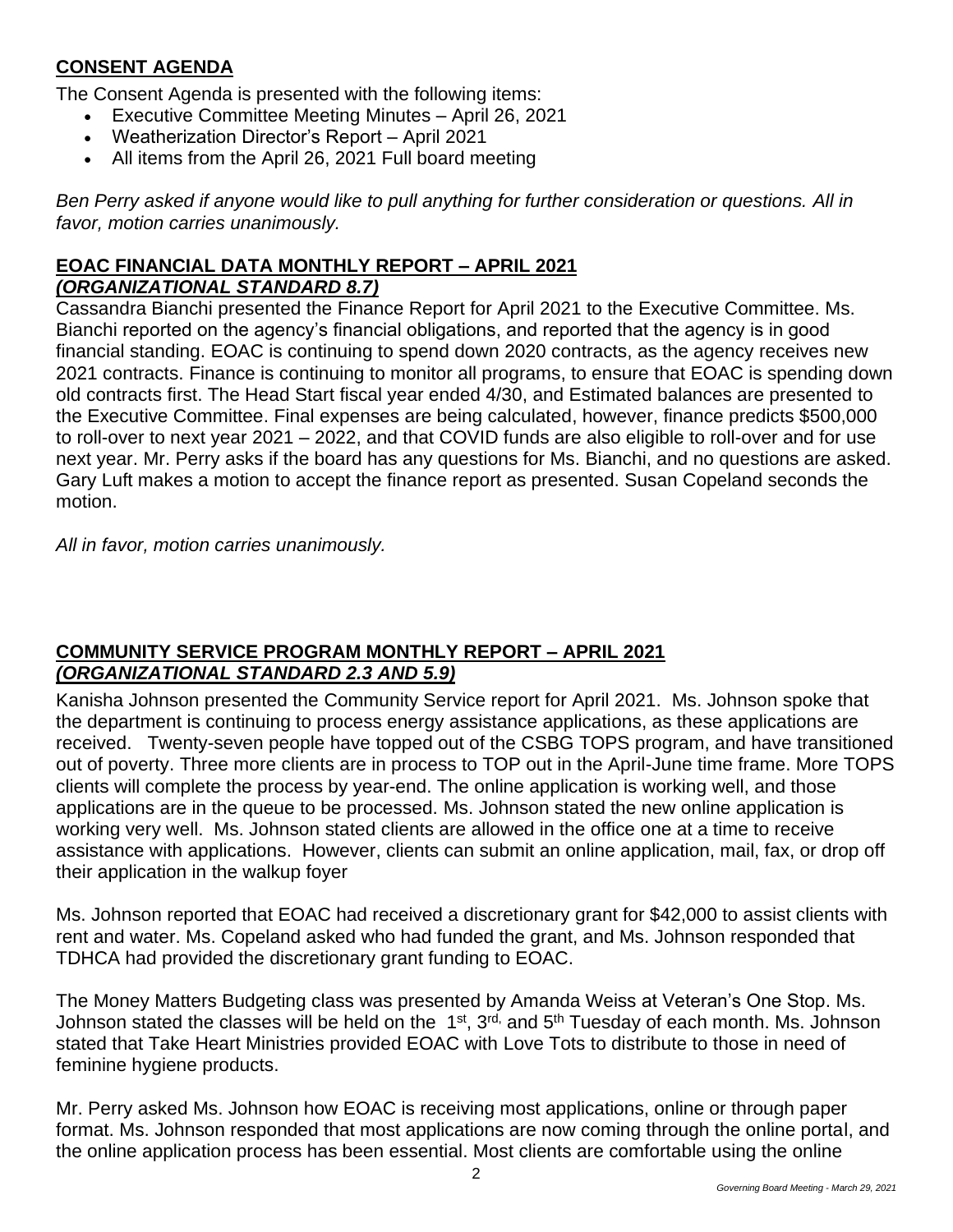application, or receive help from a family member or friend. Mr. Perry called for any further questions, and no questions were asked. Mr. Perry called for a motion to accept the Community Service Program Monthly Report. Mr. Gary Luft makes a motion to approve the Community Services Monthly Report. Mr. Ben Perry seconds the motion.

*All in favor, motion carries unanimously.*

# **REVIEW EXECUTIVE DIRECTOR SALARY (STANDARD 7.5)**

Heather Faulk presented TDHCA standard 7.5, that the Governing Board must approve the salary of the Executive Director each year. Due to the nature of the discussion, Mr. Perry requests that the item be discussed in Executive Session. No action taken at this time.

# **EXECUTIVE DIRECTOR JOB DESCRIPTION – SET DATE TO REVIEW**

Heather Faulk spoke that the Executive Director job description needs to be reviewed, as it has not been reviewed in a few years. The board discussed two dates for the review, June 8<sup>th</sup> and June 10, 2021. It was determined that June 8, 2021 works best for the personnel committee's calendar. A meeting is set for 12:00PM on June with lunch provided. Susan Copeland makes a motion to set June 8, 2021 as the meeting date to review the Executive Director job description. Terronga Weaver seconds the motion.

*All in favor, motion carries unanimously*

# **2021 – 2022 HEAD START INSTRUCTIONAL CALENDAR**

Susan Wilson presented the 2021 – 2022 Head Start/Early Head Start instructional calendar for board approval. Ms. Wilson reported that the Head Start/Early Head Start Instructional Calendar aligned with the Waco ISD calendar as much as possible, for convenience for the parents who have children in both programs. Ms. Wilson explained how days on the calendar are displayed, including instructional days, closure days, professional development days, and holidays. Head start staff will work 200 days, with 173 days of instruction, and Early Head Start staff will work 248 days, with 213 days required for EHS students. Mr. Perry called for a motion to accept the 2021 – 2022 Head Start Instructional Calendar. Mr. Gary Luft makes a motion to approve the 2021 – 2022 Head Start Instructional Calendar. Ms. Susan Copeland seconds the motion.

*All in favor, motion carries unanimously*

#### **HEAD START – 2021 – 2022 MOU BETWEEN EOAC AND BAYLOR UNIVERSITY APPLIED BEHAVIOR ANALYSIS GRADUATE PROGRAM AND SCHOOL PSYCHOLOGY PARTNERSHIP GRANT**

Susan Wilson presented the 2021 – 2022 MOU between EOAC and Baylor University. Graduate Students from Baylor University will provide assistance and counseling to students with severe behavior problems. Ms. Wilson reported that this grant is a continuation from the previous school year. Mr. Perry asked Ms. Wilson how many students participate in the program. Ms. Wilson responded that she couldn't recall the number off-the-top of head, but that the Graduate students work with the Head Start and Early Head Start students with the most severe behavior problems. Ben asked how many graduate students would be provided from Baylor University. Ms. Wilson responded that Baylor will send two Master's degree students, and one Doctoral student. Ms. Copeland asked if EOAC pays Baylor for the graduate students. Ms. Wilson responded that we provide a stipend to have the students, and that these students work part-time, and come to work with Head Start and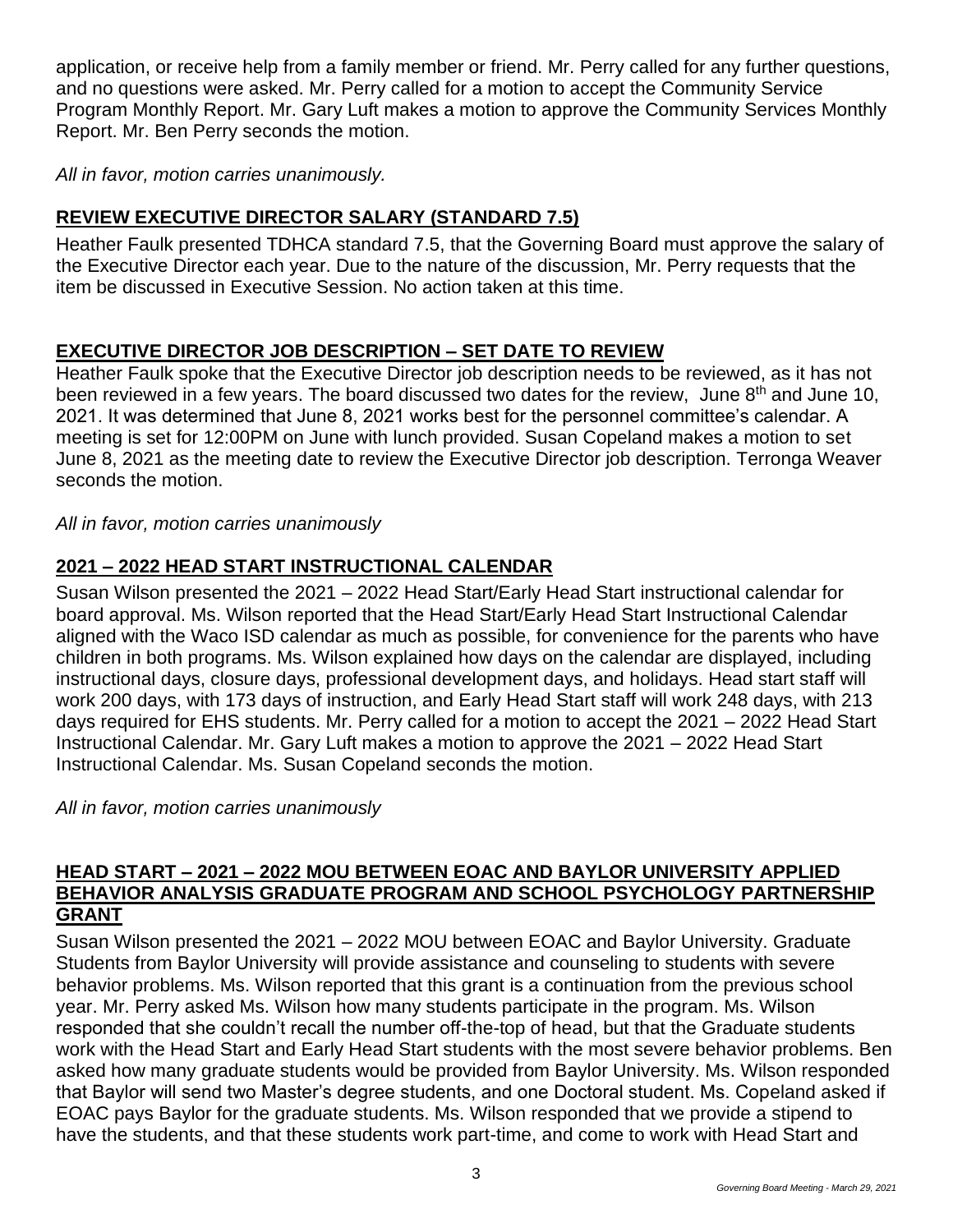Early Head Start students each day. Mr. Perry called for a motion to accept the 2021 – 2022 Head Start MOU with Baylor University. Ms. Susan Copeland makes a motion to approve the 2021 – 2022 Head Start MOU with Baylor University. Mr. Gary Luft seconds the motion.

*All in favor, motion carries unanimously*

# **HEAD START – PROCEDURE FOR RESOLVING COMMUNITY COMPLAINTS**

Susan Wilson presented the Head Start Procedure for Resolving Community Complaints. Ms. Wilson explained that the policy has no changes, however, she was requesting the board review the policy, and approve after it was reviewed by the Policy Council. Mr. Perry asked if there had been any changes to the policy, and Ms.Wilson confirmed that there were no changes to the policy; complaints start at the center level with the Site Manager, then progress through management to the Head Start Director, and the Executive Director, if needed. Susan Copeland asked if the board was approving the policy, or the rollover of the policy into the next school year, and Ms. Wilson explained that the policy requires annual review, and must be approved by the governing board. Mr. Perry called for a motion to accept the Head Start Procedure for Resolving Community Complaints. Mr. Ben Perry makes a motion to Head Start Procedure for Resolving Community Complaints. Ms. Susan Copeland seconds the motion.

*All in favor, motion carries unanimously*

# **HEAD START/EARLY HEAD START RECRUITMENT OF CHILDREN**

Susan Wilson presented the plan to recruit children into the Head Start and Early Head Start program for the 2021 – 2022 school year. Ms. Wilson explained that EOAC Head Start/Early Head Start was placing ads on radio stations, and that there would be a community fair on Saturday, 6/26/2021 to provide information on services to children and families. Ms. Wilson explained that the goal of Head Start and Early Head Start is to be fully-enrolled by the start of the 2021 – 2022 school year. Mr. Perry called for a motion to accept the Head Start Recruitment of Children. Ms. Judith Benton makes a motion to Head Start Recruitment of Children. Ms. Susan Copeland seconds the motion.

*All in favor, motion carries unanimously*

# **HEAD START CHILD & ADULT CARE FOOD PROGRAM (CACFP) REVIEW RESULTS**

Susan Wilson presented the Child and Adult Care Food Program (CACFP) Review Results. In April of 2021, CACFP reviewed the program, and results from the review were received. The program had no findings. Mr. Perry called for a motion to accept the Child and Adult Care Food Program (CACFP) Review Results. Ms. Susan Copeland makes a motion to Child and Adult Care Food Program (CACFP) Review Results. Mr. Ben Perry seconds the motion.

*All in favor, motion carries unanimously*

# **AMERICAN RESCUE PLAN ONE TIME SUPPLEMENTAL FUNDS FOR HEAD START**

Susan Wilson presented the American Rescue Plan One Time Supplemental Funds for Head Start. Ms. Wilson explained that the supplemental funds could be used to add classrooms to existing buildings or to make repairs to buildings. EOAC Head Start plans to use the funds to make repairs to the Woodrow Logan location. EOAC Head Start applied for the funds due to the short deadline, and was bringing the application to the board for approval. EOAC Head Start applied for \$1,000,000 to make structural repairs to Woodrow Logan. Mr. Perry asked about the timeline for the funds, and Ms.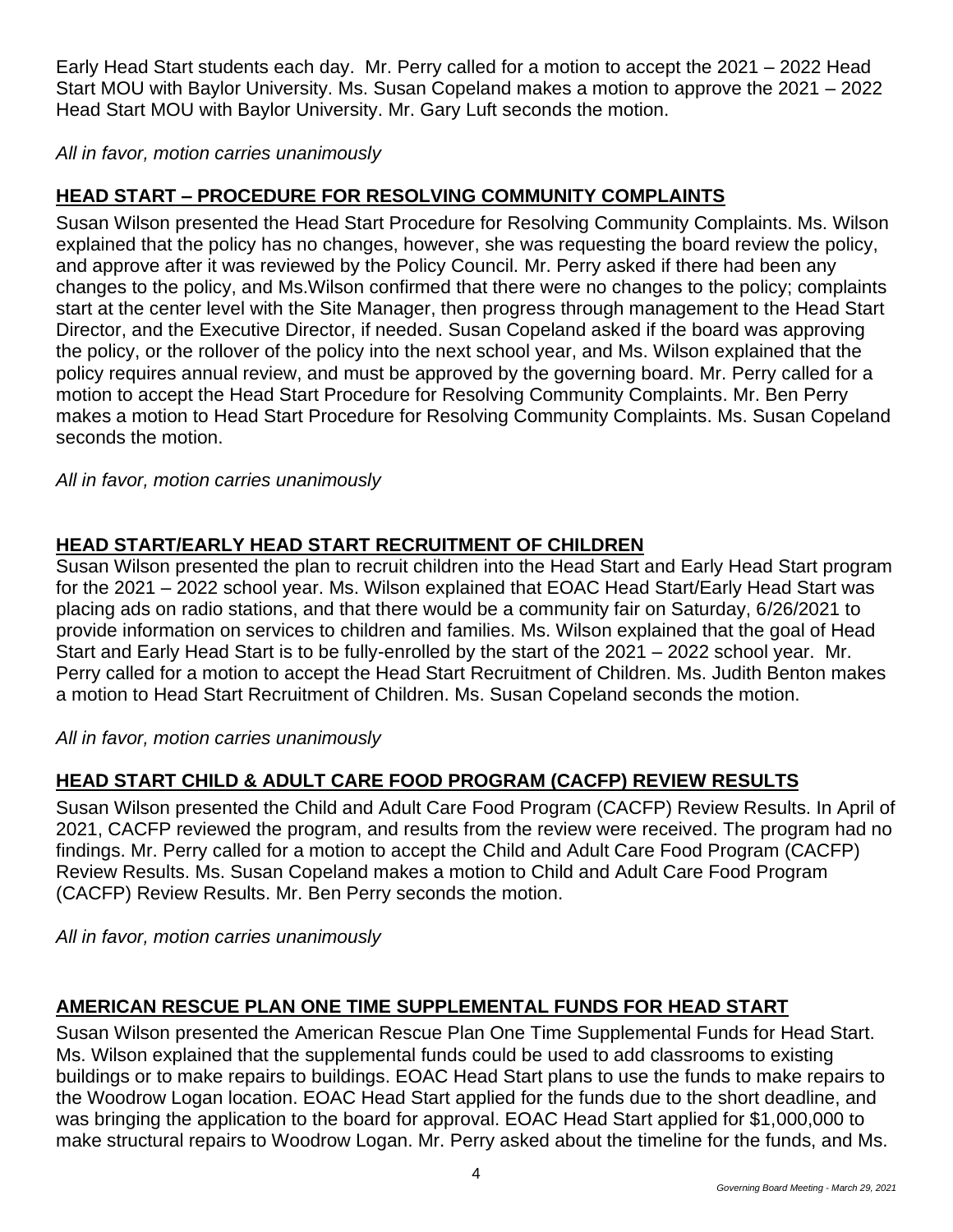Wilson explained that we had not received a timeline at this time. Ms. Copeland asked if the board would approve the budget for the project, and Ms. Bianchi stated that the board did not need to certify the funds, if the Office of Head Start approved them, however, the board would need to approve the project. Mr. Perry asked if we did not use all the funds, could we return them without penalty, and Dorothy stated that the funds could be returned without penalty, and that the funds could be used for improving facilities, and that she would talk more in the Executive Director's report about the need at Woodrow Logan. Mr. Perry called for a motion to accept the American Rescue Plan One Time Supplemental Funds for Head Start. Ms. Judith Benton makes a motion to American Rescue Plan One Time Supplemental Funds for Head Start. Ms. Susan Copeland seconds the motion.

*All in favor, motion carries unanimously*

## **DANYA AVALIABILITY CALENDAR**

Susan Wilson presented the DANYA availability calendar; this calendar gives the Office of head Start the dates that the program is available for review, and must be provided each year to OHS. Ms. Wilson explained the days that the program is available, which is all days, except the days when the program is closed, and the two weeks in January when the grant is being written for the next year. No questions were asked by the board. Report only.

## **HEAD START DIRECTOR'S REPORT**

Susan Wilson presented the Head Start Director's report. Instruction has continued face to face. Virtual instruction is dropping significantly. Ms. Wilson reported that the Head Start program had no COVID-19 cases in May. Enrollment is still low, due to COVID-19. Recruitment is doubled next year due to vacancies. Ms. Copeland asked if Benchmark or goals waived due to COVID-19. Ms. Wilson explained that the goals were waived, however, the program is conducting summer school to help children who are falling behind. Some students are significantly behind due to absences. Ms. Wilson also explained that the program gives children a safe place to be and come eat. EOAC Head Start also received notice that COVID-19 funds are rolling-over until next year. Attendance is at 85% - and the program is doing well. Report only.

# **COMMUNITY NEEDS ASSESSMENT – CSBG ORGANIZATIONAL STANDARD**

Robert Kunze presented the Community Needs Assessment, which is a requirement from CBSG through TDCHA, and is due every three years. Mr. Kunze Reviewed previous assessments and noted that not a lot of change had occurred. EOAC Collected data in February and March and compiled it, however, COVID-19 affected needs assessment. Mr. Kunze Partnered with TDHCA, and was advised to look at 2019 numbers to avoid skewing data due to COVID-19. The Community Needs Assessment Identified the Top needs – employment, living wage, affordable housing, education. EOAC will review this survey to create our CAP plan, which explains how CSBG money will be spent in 2022. This report only covers the 6 CSBG counties. Ms. Copeland asked if we are anticipating any funding changes? Mr. Kunze replied that we are not. EOAC receives \$493,000 each year through CSBG. It is possible that EOAC might receive further funding through the CSBG American Recovery Act. EOAC spent CARES money on rent, as rent is a major need, along with affordable housing. No additional sources at this time are presenting for rent assistance. The EOAC CAP plan targets the needs of the community. Employment and Education help with affordable housing. Mr. Perry called for a motion to accept Community Needs Assessment Report. Mr. Gary Luft makes a motion to approve the Community Needs Assessment Report. Ms. Susan Copeland seconds the motion.

*All in favor, motion carries unanimously*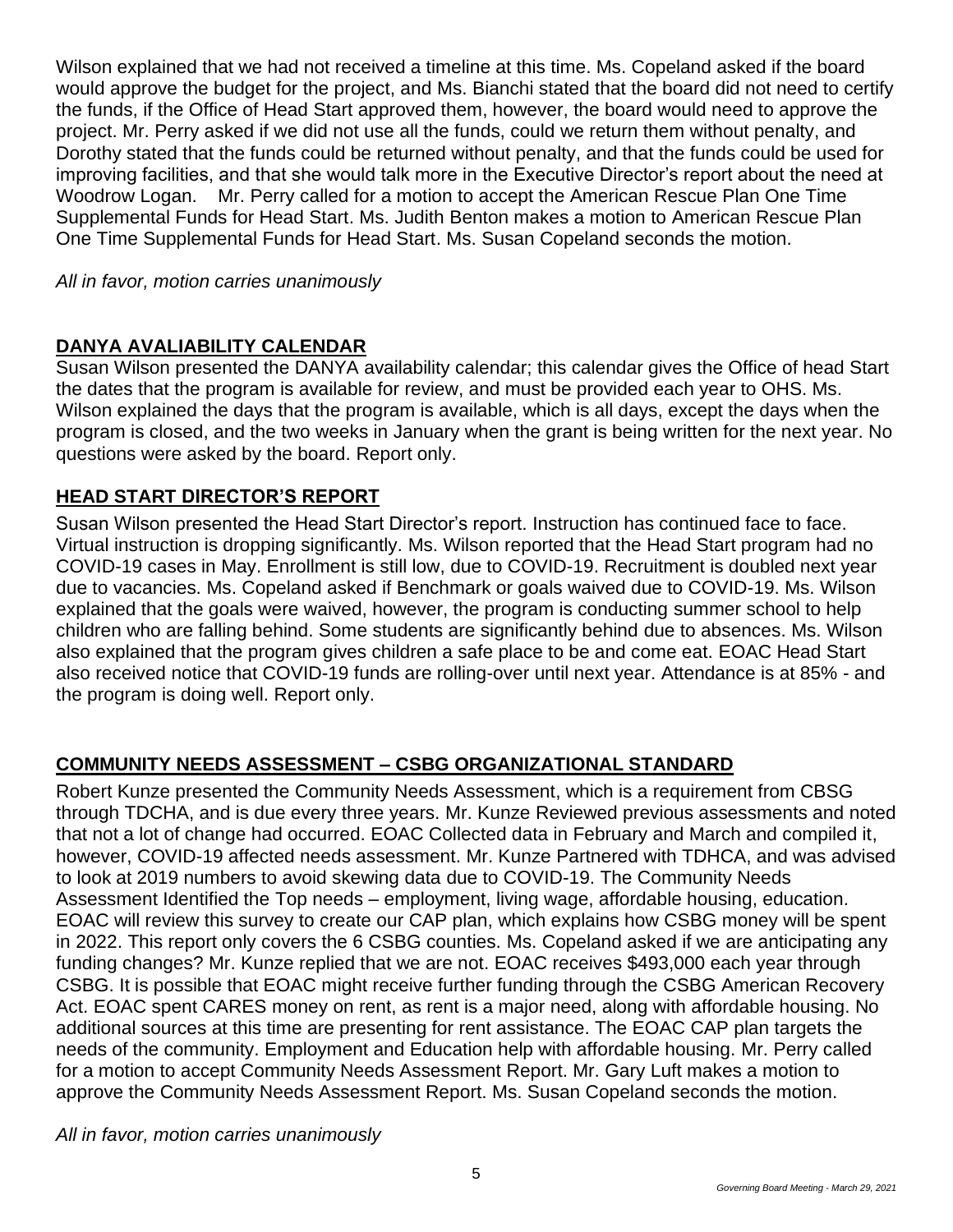## **EXECUTIVE DIRECTOR REPORT – WOODROW LOGAN HEAD START, OTHER BUSINESS, AND BOARD TRAINING JUNE 4**

Dorothy Marstaller discussed that there will be a June 4th Board Training from 9:00AM – 4:00PM. Ms. Marstaller stated she will cover the training again at 5:30PM meeting, and get head count for the training.

Ms. Marstaller then moved on to discuss the repairs needed at the Woodrow Logan Center, located in Bellmead, 3510 Latimer. Ms. Marstaller had inspection conducted of building. There are two buildings at the site. The first is a Wooden building built in 1950 – the roof has started to collapse and the wood beam that supports the 2nd story, was built on top of metal structure and wooden building. There is water damage, possible truss damage. Ms. Marstaller had a structural engineer look at the damage, as well as a construction company, and architect. Unfortunately, the beam is rotting. For safety, parents were given option to go remote or take children to TED. EOAC received multiple options from architect to repair the building or replace the building. At current prices, it will cost \$1.6 million to build new building on the site. Another options is to only use metal building, and not fix the wooden building. The architect does not want to fix wood building, as there are life safety issues with old building. However, there are a lot of options to discuss as a board. EOAC is looking to receive American Rescue funds to support the cost of the project. One option is to remove the old beam and disconnect wooden building, and not use it anymore. The company could make repairs to wood, and build a stairway inside the metal building, along with remodel kitchen, etc. Currently, there are3 classrooms in the wooden building, and six classrooms in the metal building. BuiltRite contruction has bought the Connally ISD Elm Mott center, and EOAC is working to rent building for next year, while repairs are underway. According to records, a large majority of parents live in Lacy Lakeview – the Elm Mott Center would be convenient location. TED also needs a roof replacement. About ten years ago, TED had portion of roof replaced, however, now the rest of the roof needs replacing as well. The Office of Head Start has given permission to use money from roll-forward so long as it is under \$300,000 dollars. This is planned to fix the roof.

With Logan building, OHS told us that we must make a decision, and have it in progress within one year or we must make the building inactive.

Mr. Perry stated that the board needs to create a sub-committee to determine the repairs to the Woodrow Logan building. Mr. Perry stated he is glad to chair the sub-committee, as the project is large. Ms. Copeland asked if the committee would meet for a few year, and Mr. Perry confirmed that he believes it will take a few hours to go through plans and make decisions. Ms. Marstaller volunteered to bring Mike Maars to give his professional opinion as an architect to the sub-committee; Mr. Maars can also discuss and talk about life safety issues. Mr. Perry called for volunteers for the committee, and Mr. Luft, Mr. Perry and Ms. Copeland volunteered for the committee. Mr. Perry stated he would repeat the call for volunteers at the 5:30PM meeting with the full governing board. Report only.

# **EXECUTIVE SESSION**

The Executive Session is a standard agenda item and will appear on all governing board agendas. The Governing Board entered Executive Session under 551.074 at 4:11PM. The governing board Exited Executive Session at 4:33PM to vote on the Executive Director Salary. Susan Copeland made a motion not to make any changes to the Executive Director Salary at this time. Gary Luft seconds the motion.

*All in favor, motion carries unanimously*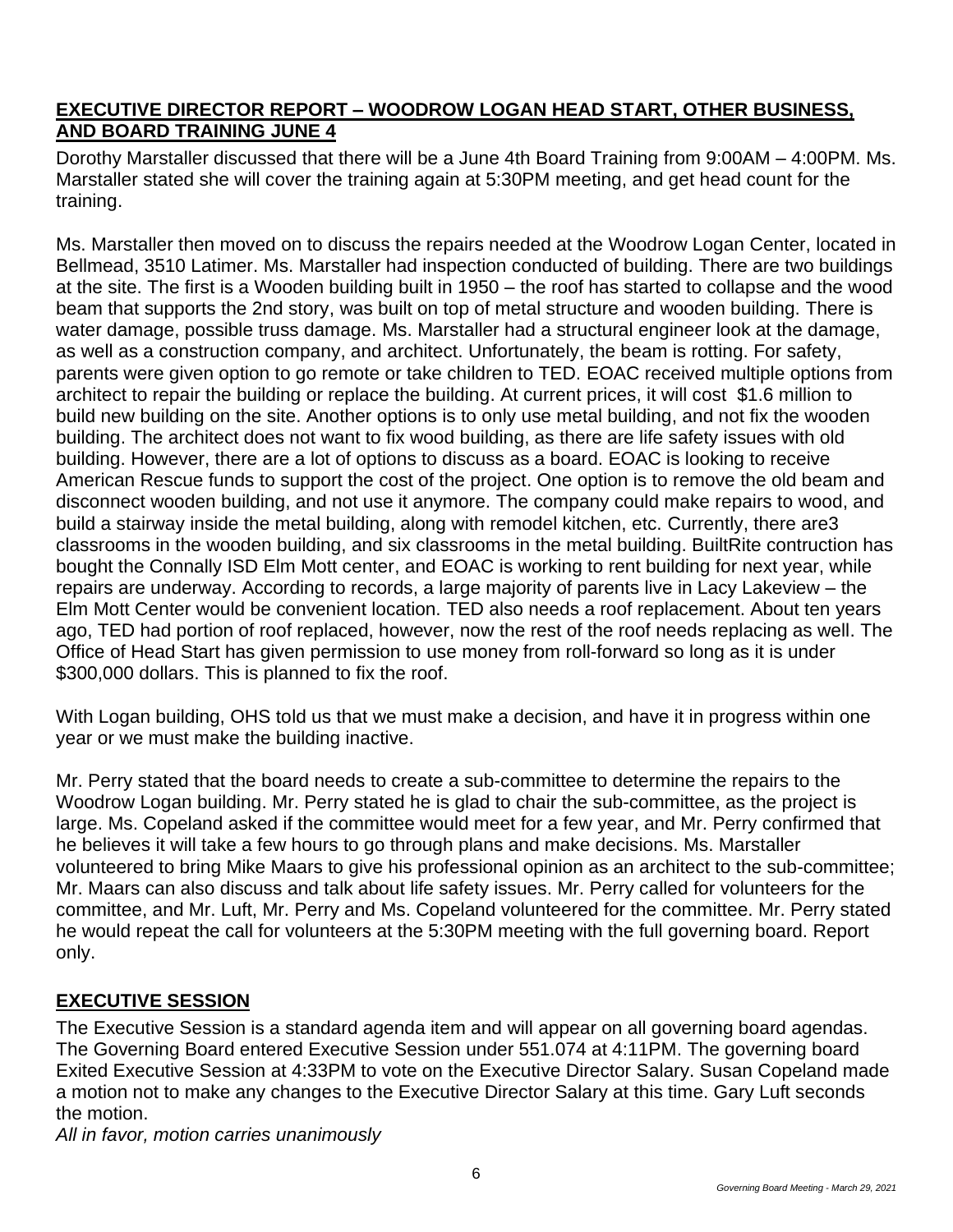# **ADJOURNMENT**

There being no further business, the meeting was adjourned at 4:33PM

\_\_\_\_\_\_\_\_\_\_\_\_\_\_\_\_\_\_\_\_\_\_\_\_\_\_\_\_\_\_\_\_ \_\_\_\_\_\_\_\_\_\_\_\_\_\_\_\_\_\_\_

**Board Chair** Date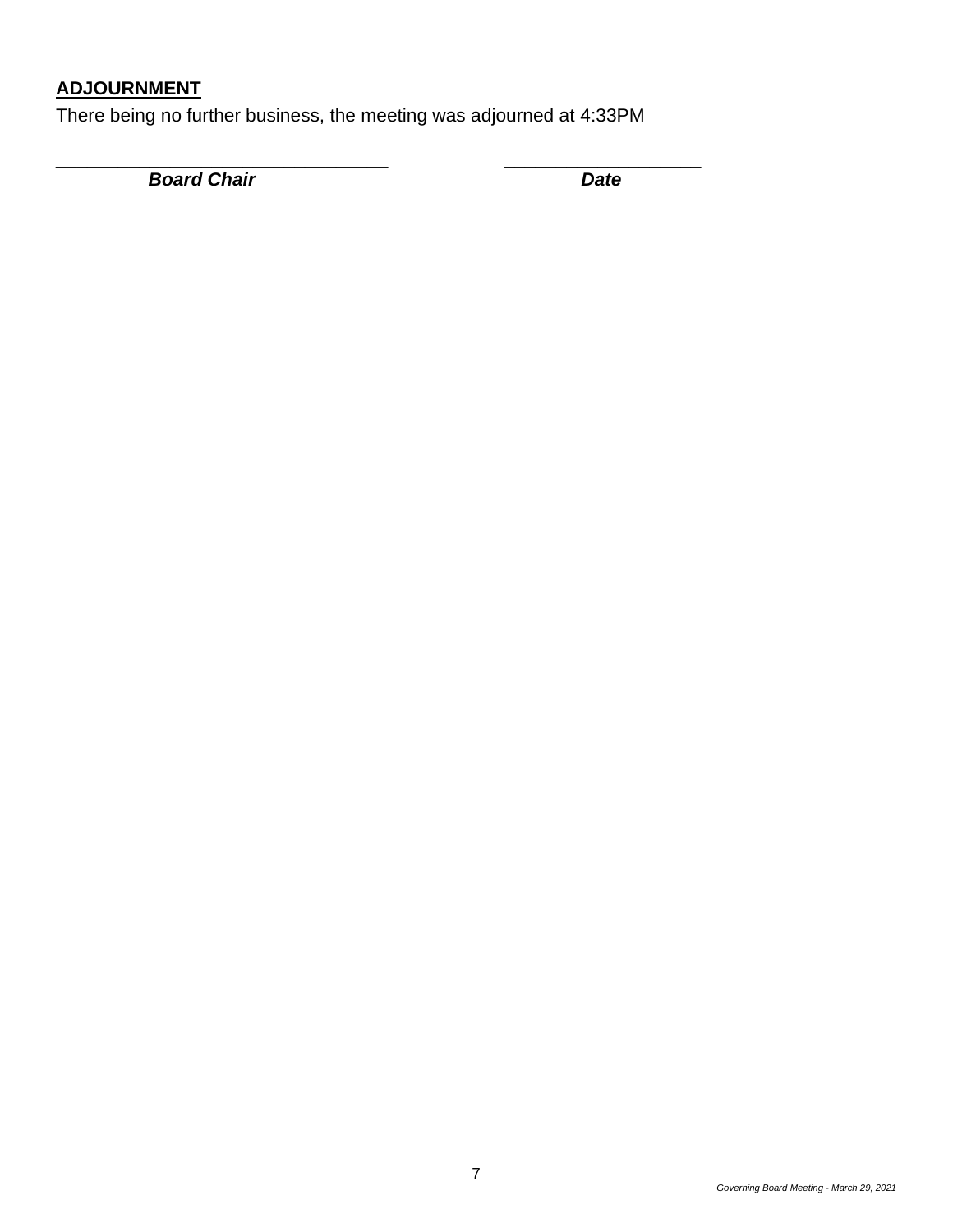

Gary Luft – *In person* Nancy Cross – *In Person* Elizabeth Nelson – *In person* Susan Wilson – *Remote* Judith Benton – Remote Brenda Sanchez – *In Person* Terronga Weaver – Remote **Robert Kunze** – *In Person* Dr. Cassy Burleson - Remote Kanisha Johnson – *In Person* Dytrun Thurkill – Remote Billie Myers – Remote Renee Turner – Remote Carolyn Cotton – Remote Dr. Howard Childs – Remote Betsey Gilchrist – Remote

### **MEMBERS PRESENT STAFF MEMBERS PRESENT**

Ben Perry – *In Person* Dorothy Marstaller – *In Person* Susan Copeland – *In Person* **Heather Shelton-Faulk –** *In Person* 

### **MEMBERS ABSENT**

Steve Hernandez Charles Eaton

The meeting was called to order by President Ben Perry at 5:30 p.m.

### **ESTABLISH QUORUM**

A quorum was established.

#### **ORDER OF AGENDA**

The agenda was altered to show the Community Needs Assessment would be presented by Robert Kunze instead of Kanisha Johnson, and that the assessment would be an action item.

#### **MISSION STATEMENT**

Mr. Perry read the mission statement.

### **PUBLIC COMMENTS**

No public comment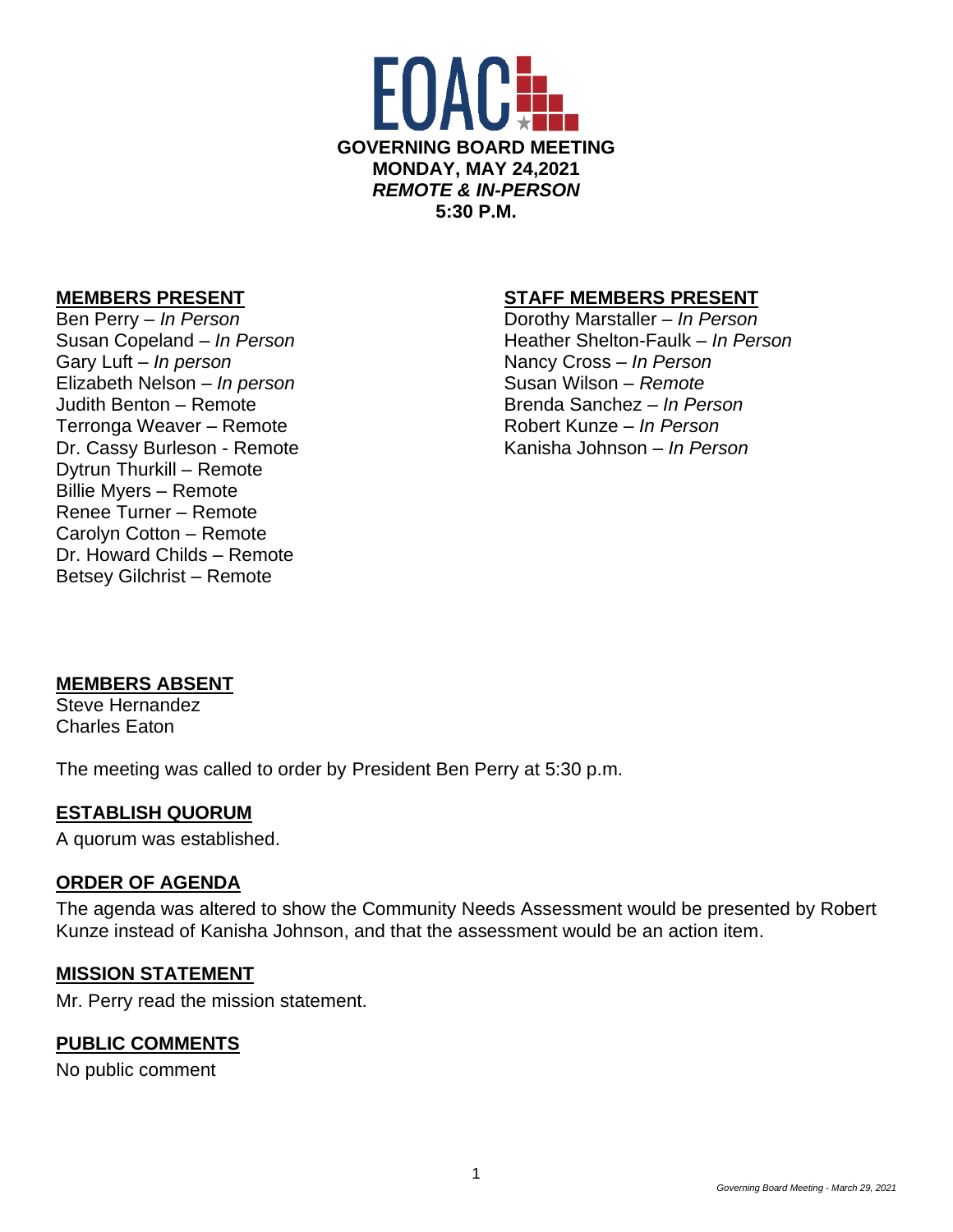# **APPROVAL OF BOARD MEMBER DYTRUN THURKIL TO EXECUTIVE COMMITTEE**

Dorothy Marstaller presented the item to elect Mr. Dytrun Thurkill, Board Member and Accountant, to the Executive Committee of the EOAC governing board. All in favor, motion carries unanimously.

## **CONSENT AGENDA**

The Consent Agenda is presented with the following items:

- Executive Committee Meeting Minutes April 26, 2021
- Weatherization Director's Report April 2021
- All items from the April 26, 2021 Full board meeting

*Ben Perry asked if anyone would like to pull anything for further consideration or questions. Mr. Perry calls for a vote to accept the Consent Agenda. All in favor, motion carries unanimously.* 

## **EOAC FINANCIAL DATA MONTHLY REPORT – APRIL 2021** *(ORGANIZATIONAL STANDARD 8.7)*

Cassandra Bianchi presented the Finance Report for April 2021 to the Executive Committee. Ms. Bianchi reported on the agency's financial obligations, and reported that the agency is in good financial standing. EOAC is continuing to spend down 2020 contracts, as the agency receives new 2021 contracts. Finance is continuing to monitor all programs, to ensure that EOAC is spending down old contracts first. The Head Start fiscal year ended 4/30, and Estimated balances are presented to the Executive Committee. Final expenses are being calculated, however, finance predicts \$500,000 to roll-over to next year 2021 – 2022, and that COVID funds are also eligible to roll-over and for use next year. Mr. Perry asks if the board has any questions for Ms. Bianchi, and no questions are asked. Mr. Perry calls for a vote to accept the Finance Report.

*All in favor, motion carries unanimously.* 

## **COMMUNITY SERVICE PROGRAM MONTHLY REPORT – APRIL 2021** *(ORGANIZATIONAL STANDARD 2.3 AND 5.9)*

Kanisha Johnson presented the Community Service report for April 2021. Ms. Johnson spoke that the department is continuing to process energy assistance applications, as these applications are received. Twenty-seven people have topped out of the CSBG TOPS program, and have transitioned out of poverty. Three more clients are in process to TOP out in the April-June time frame. More TOPS clients will complete the process by year-end. The online application is working well, and those applications are in the queue to be processed. Ms. Johnson stated the new online application is working very well. Ms. Johnson stated clients are allowed in the office one at a time to receive assistance with applications. However, clients can submit an online application, mail, fax, or drop off their application in the walkup foyer

Ms. Johnson reported that EOAC had received a discretionary grant for \$42,000 to assist clients with rent and water. Ms. Copeland asked who had funded the grant, and Ms. Johnson responded that TDHCA had provided the discretionary grant funding to EOAC.

The Money Matters Budgeting class was presented by Amanda Weiss at Veteran's One Stop. Ms. Johnson stated the classes will be held on the 1<sup>st</sup>, 3<sup>rd,</sup> and 5<sup>th</sup> Tuesday of each month. Ms. Johnson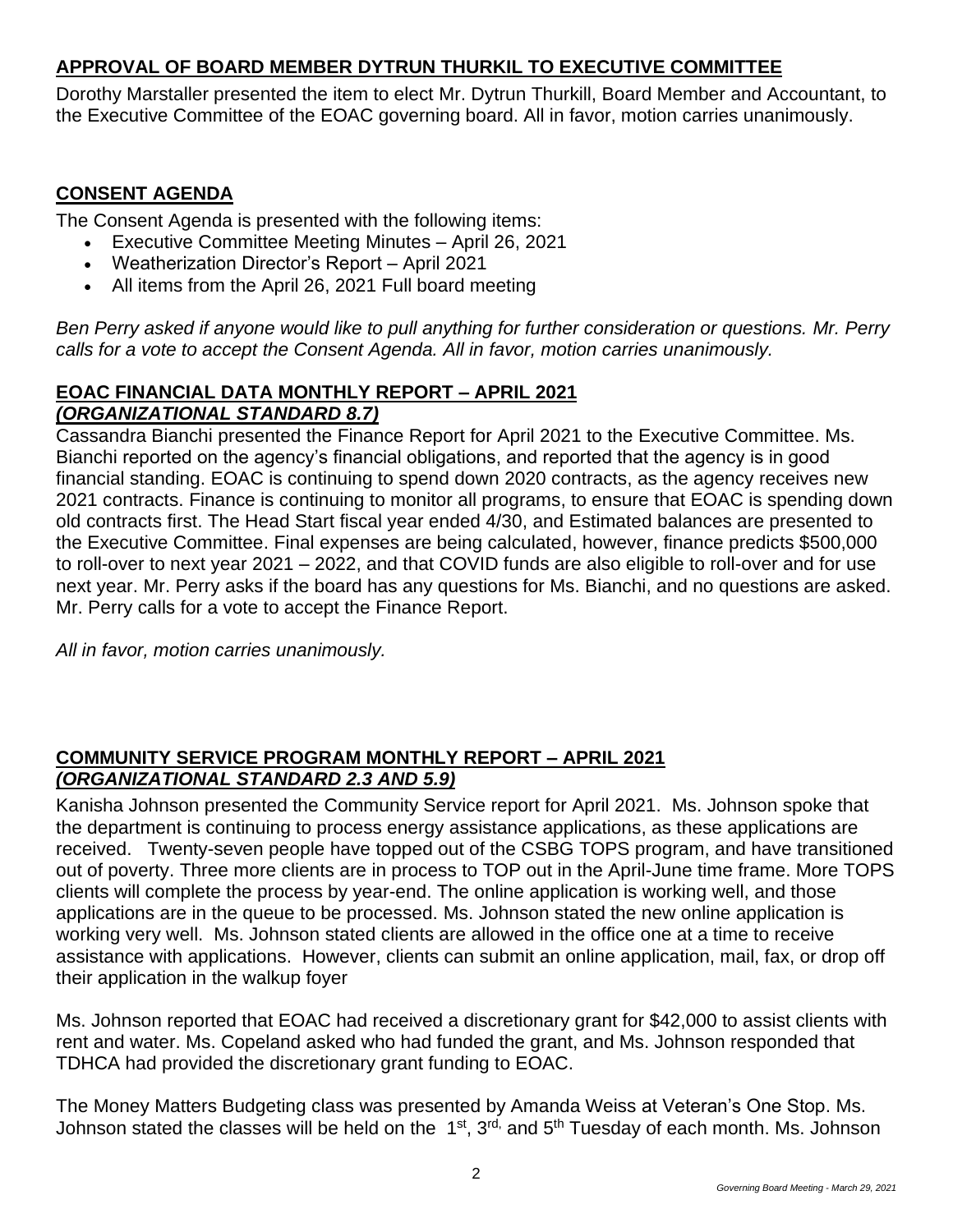stated that Take Heart Ministries provided EOAC with Love Tots to distribute to those in need of feminine hygiene products.

Mr. Perry asked Ms. Johnson how EOAC is receiving most applications, online or through paper format. Ms. Johnson responded that most applications are now coming through the online portal, and the online application process has been essential. Most clients are comfortable using the online application, or receive help from a family member or friend. Mr. Perry called for any further questions, and no questions were asked. Mr. Perry calls for a vote to accept the Community Service Program Monthly Report.

*All in favor, motion carries unanimously.*

# **REVIEW EXECUTIVE DIRECTOR SALARY (STANDARD 7.5)**

Heather Faulk presented TDHCA standard 7.5, that the Governing Board must approve the salary of the Executive Director each year. Due to the nature of the discussion, Mr. Perry requests that the item be discussed in Executive Session. No action taken at this time.

## **EXECUTIVE DIRECTOR JOB DESCRIPTION – SET DATE TO REVIEW**

Heather Faulk spoke that the Executive Director job description needs to be reviewed, as it has not been reviewed in a few years. The board discussed two dates for the review, June 8<sup>th</sup> and June 10, 2021. It was determined that June 8, 2021 works best for the personnel committee's calendar. A meeting is set for 12:00PM on June with lunch provided. Mr. Perry calls for a vote to accept the June 8<sup>th</sup> date.

*All in favor, motion carries unanimously*

# **2021 – 2022 HEAD START INSTRUCTIONAL CALENDAR**

Susan Wilson presented the 2021 – 2022 Head Start/Early Head Start instructional calendar for board approval. Ms. Wilson reported that the Head Start/Early Head Start Instructional Calendar aligned with the Waco ISD calendar as much as possible, for convenience for the parents who have children in both programs. Ms. Wilson explained how days on the calendar are displayed, including instructional days, closure days, professional development days, and holidays. Head start staff will work 200 days, with 173 days of instruction, and Early Head Start staff will work 248 days, with 213 days required for EHS students. Mr. Perry called for a motion to accept the 2021 – 2022 Head Start Instructional Calendar.

*All in favor, motion carries unanimously*

## **HEAD START – 2021 – 2022 MOU BETWEEN EOAC AND BAYLOR UNIVERSITY APPLIED BEHAVIOR ANALYSIS GRADUATE PROGRAM AND SCHOOL PSYCHOLOGY PARTNERSHIP GRANT**

Susan Wilson presented the 2021 – 2022 MOU between EOAC and Baylor University. Graduate Students from Baylor University will provide assistance and counseling to students with severe behavior problems. Ms. Wilson reported that this grant is a continuation from the previous school year. Mr. Perry asked Ms. Wilson how many students participate in the program. Ms. Wilson responded that she couldn't recall the number off-the-top of head, but that the Graduate students work with the Head Start and Early Head Start students with the most severe behavior problems. Mr. Perry called for a motion to accept the 2021 – 2022 Head Start MOU with Baylor University.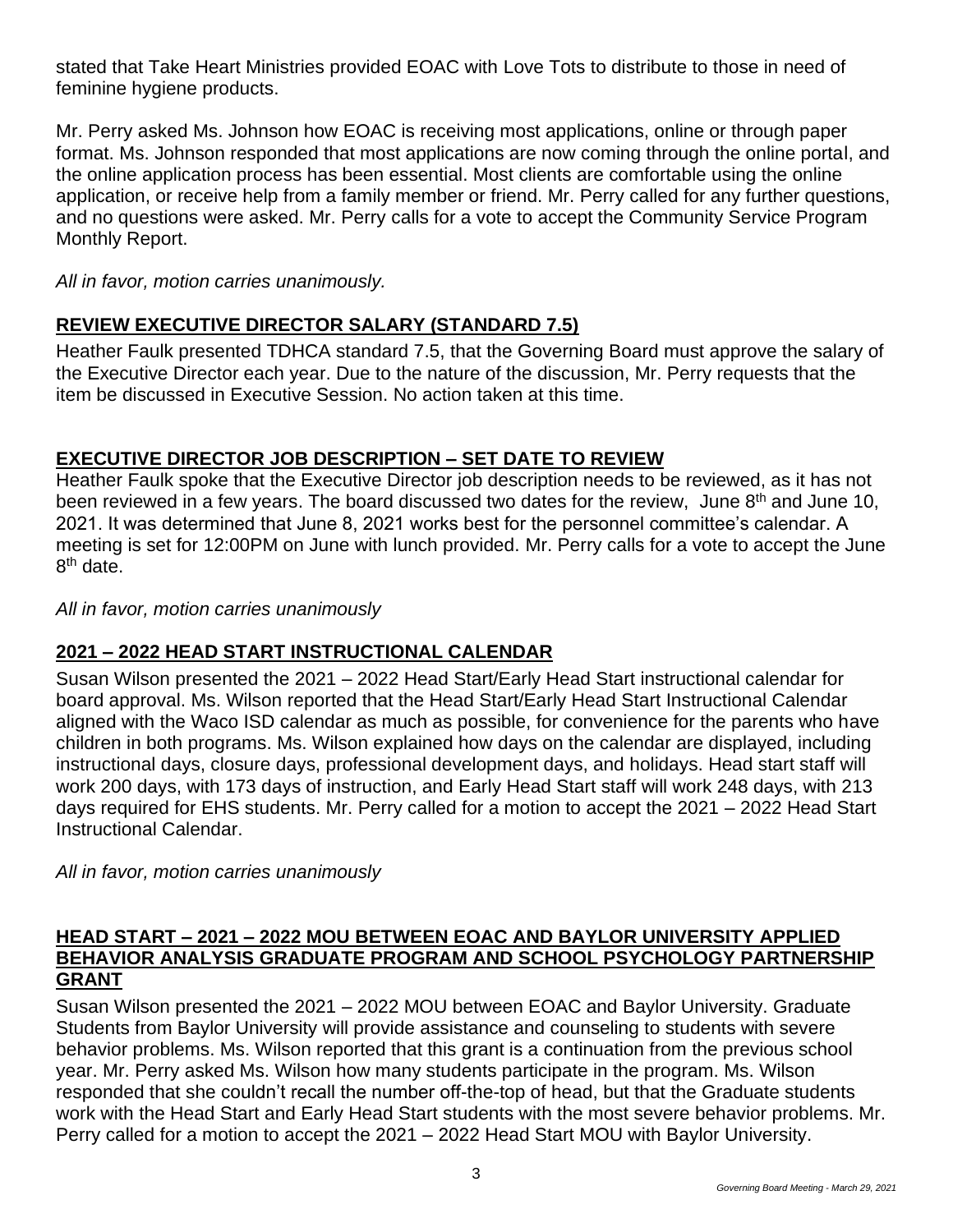# **HEAD START – PROCEDURE FOR RESOLVING COMMUNITY COMPLAINTS**

Susan Wilson presented the Head Start Procedure for Resolving Community Complaints. Ms. Wilson explained that the policy has no changes, however, she was requesting the board review the policy, and approve after it was reviewed by the Policy Council. Mr. Perry asked if there had been any changes to the policy, and Ms.Wilson confirmed that there were no changes to the policy; complaints start at the center level with the Site Manager, then progress through management to the Head Start Director, and the Executive Director, if needed. Susan Copeland asked if the board was approving the policy, or the rollover of the policy into the next school year, and Ms. Wilson explained that the policy requires annual review, and must be approved by the governing board. Mr. Perry called for a motion to accept the Head Start Procedure for Resolving Community Complaints.

*All in favor, motion carries unanimously*

# **HEAD START/EARLY HEAD START RECRUITMENT OF CHILDREN**

Susan Wilson presented the plan to recruit children into the Head Start and Early Head Start program for the 2021 – 2022 school year. Ms. Wilson explained that EOAC Head Start/Early Head Start was placing ads on radio stations, and that there would be a community fair on Saturday, 6/26/2021 to provide information on services to children and families. Ms. Wilson explained that the goal of Head Start and Early Head Start is to be fully-enrolled by the start of the 2021 – 2022 school year. Mr. Perry called for a motion to accept the Head Start Recruitment of Children.

*All in favor, motion carries unanimously*

# **HEAD START CHILD & ADULT CARE FOOD PROGRAM (CACFP) REVIEW RESULTS**

Susan Wilson presented the Child and Adult Care Food Program (CACFP) Review Results. In April of 2021, CACFP reviewed the program, and results from the review were received. The program had no findings. Mr. Perry called for a motion to accept the Child and Adult Care Food Program (CACFP) Review Results. Mr. Perry calls for a vote to accept the CACFP Review Results.

*All in favor, motion carries unanimously*

# **AMERICAN RESCUE PLAN ONE TIME SUPPLEMENTAL FUNDS FOR HEAD START**

Susan Wilson presented the American Rescue Plan One Time Supplemental Funds for Head Start. Ms. Wilson explained that the supplemental funds could be used to add classrooms to existing buildings or to make repairs to buildings. EOAC Head Start plans to use the funds to make repairs to the Woodrow Logan location. EOAC Head Start applied for the funds due to the short deadline, and was bringing the application to the board for approval. EOAC Head Start applied for \$1,000,000 to make structural repairs to Woodrow Logan. Mr. Perry asked about the timeline for the funds, and Ms. Wilson explained that we had not received a timeline at this time. Ms. Copeland asked if the board would approve the budget for the project, and Ms. Bianchi stated that the board did not need to certify the funds, if the Office of Head Start approved them, however, the board would need to approve the project. Mr. Perry asked if we did not use all the funds, could we return them without penalty, and Dorothy stated that the funds could be returned without penalty, and that the funds could be used for improving facilities, and that she would talk more in the Executive Director's report about the need at Woodrow Logan. Mr. Perry called for a motion to accept the American Rescue Plan One Time Supplemental Funds for Head Start.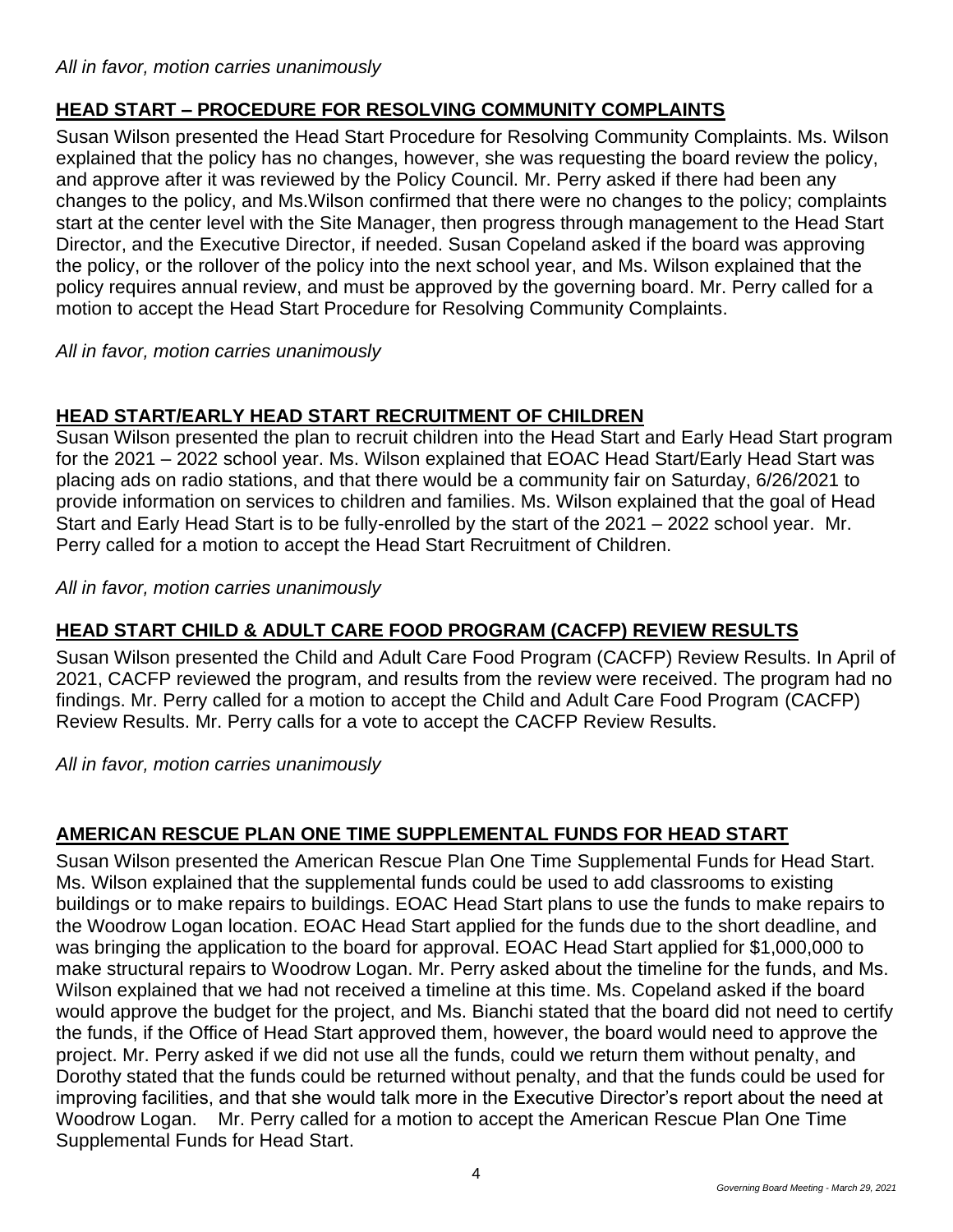## **DANYA AVALIABILITY CALENDAR**

Susan Wilson presented the DANYA availability calendar; this calendar gives the Office of head Start the dates that the program is available for review, and must be provided each year to OHS. Ms. Wilson explained the days that the program is available, which is all days, except the days when the program is closed, and the two weeks in January when the grant is being written for the next year. No questions were asked by the board. Report only.

## **HEAD START DIRECTOR'S REPORT**

Susan Wilson presented the Head Start Director's report. Instruction has continued face to face. Virtual instruction is dropping significantly. Ms. Wilson reported that the Head Start program had no COVID-19 cases in May. Enrollment is still low, due to COVID-19. Recruitment is doubled next year due to vacancies. Ms. Copeland asked if Benchmark or goals waived due to COVID-19. Ms. Wilson explained that the goals were waived, however, the program is conducting summer school to help children who are falling behind. Some students are significantly behind due to absences. Ms. Wilson also explained that the program gives children a safe place to be and come eat. EOAC Head Start also received notice that COVID-19 funds are rolling-over until next year. Attendance is at 85% - and the program is doing well. Report only.

# **COMMUNITY NEEDS ASSESSMENT – CSBG ORGANIZATIONAL STANDARD**

Robert Kunze presented the Community Needs Assessment, which is a requirement from CBSG through TDCHA, and is due every three years. Mr. Kunze Reviewed previous assessments and noted that not a lot of change had occurred. EOAC Collected data in February and March and compiled it, however, COVID-19 affected needs assessment. Mr. Kunze Partnered with TDHCA, and was advised to look at 2019 numbers to avoid skewing data due to COVID-19. The Community Needs Assessment Identified the Top needs – employment, living wage, affordable housing, education. EOAC will review this survey to create our CAP plan, which explains how CSBG money will be spent in 2022. This report only covers the 6 CSBG counties. The EOAC CAP plan targets the needs of the community. Employment and Education help with affordable housing. Mr. Perry called for a motion to accept Community Needs Assessment Report.

*All in favor, motion carries unanimously*

## **EXECUTIVE DIRECTOR REPORT – WOODROW LOGAN HEAD START, OTHER BUSINESS, AND BOARD TRAINING JUNE 4**

Dorothy Marstaller discussed that there will be a June 4th Board Training from 9:00AM – 4:00PM. Ms. Marstaller stated she will cover the training again at 5:30PM meeting, and get head count for the training.

Ms. Marstaller then moved on to discuss the repairs needed at the Woodrow Logan Center, located in Bellmead, 3510 Latimer. Ms. Marstaller had inspection conducted of building. There are two buildings at the site. The first is a Wooden building built in 1950 – the roof has started to collapse and the wood beam that supports the 2nd story, was built on top of metal structure and wooden building. There is water damage, possible truss damage. Ms. Marstaller had a structural engineer look at the damage, as well as a construction company, and architect. Unfortunately, the beam is rotting. For safety,